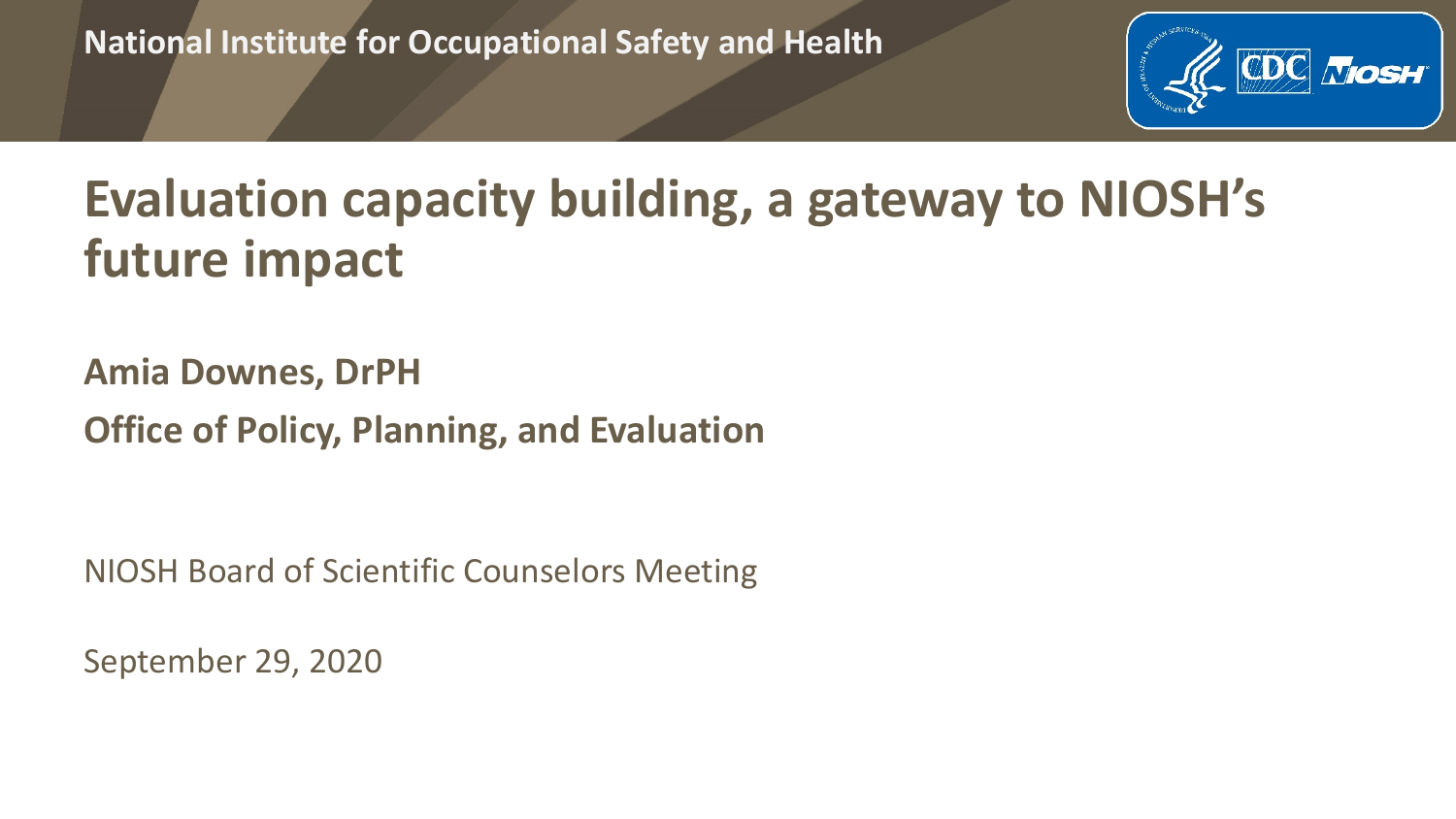## **Why evaluation capacity building?**

Critical feedback from program reviews

Lack of evaluable programs

- Overlap
- **Burden**

Foundations of Evidence-Based Policy Making Act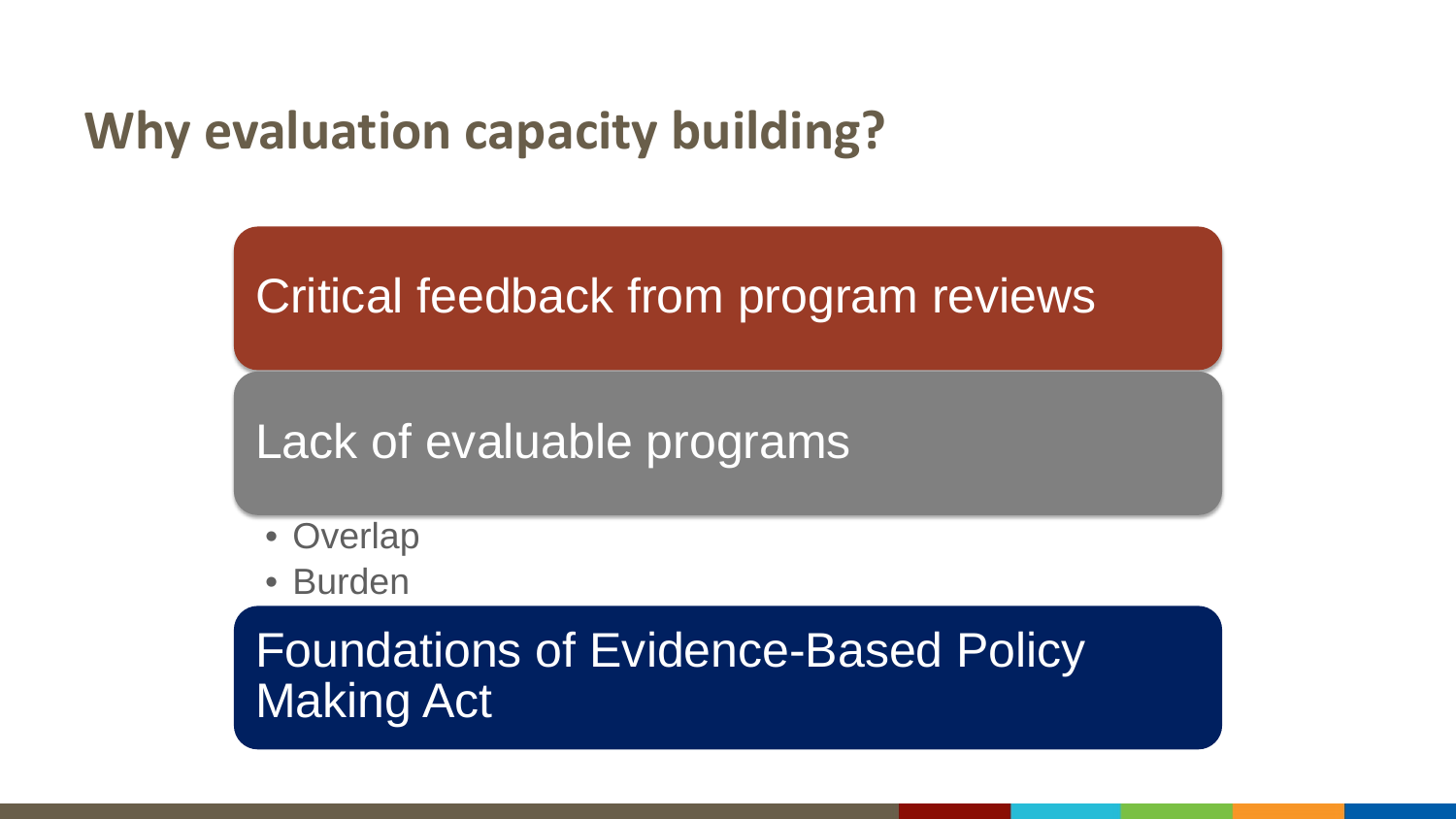# **Foundations Evidence-Based Policy Making Act**

Every agency must have an evaluation plan (e.g. learning agenda)

- DOL
- NIH

NIOSH is a leader in collecting intermediate outcomes

- Remain a leader
- Make refinements, improvements, and build capacity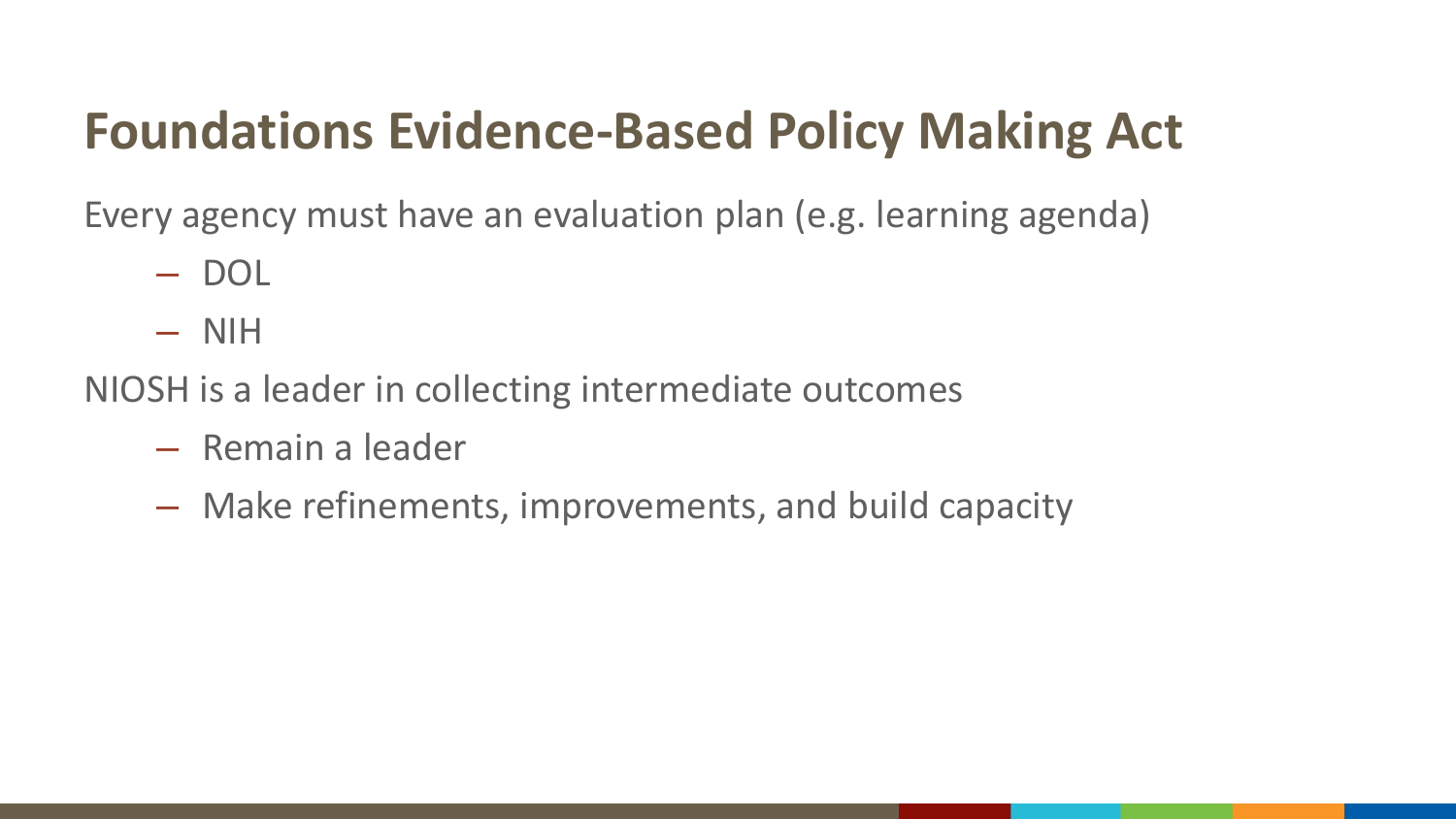### **Beyond the Act, what's in it for NIOSH?**

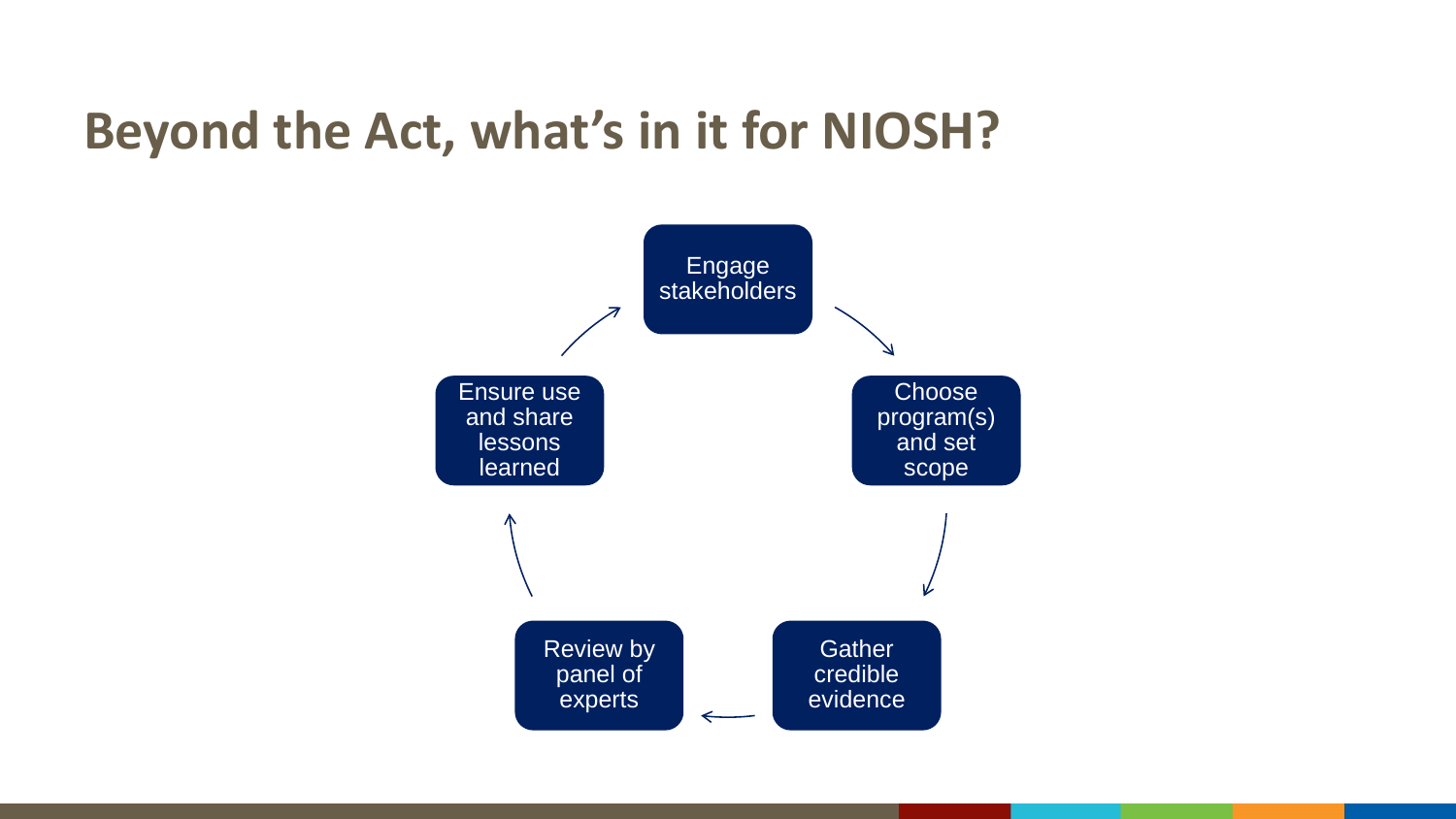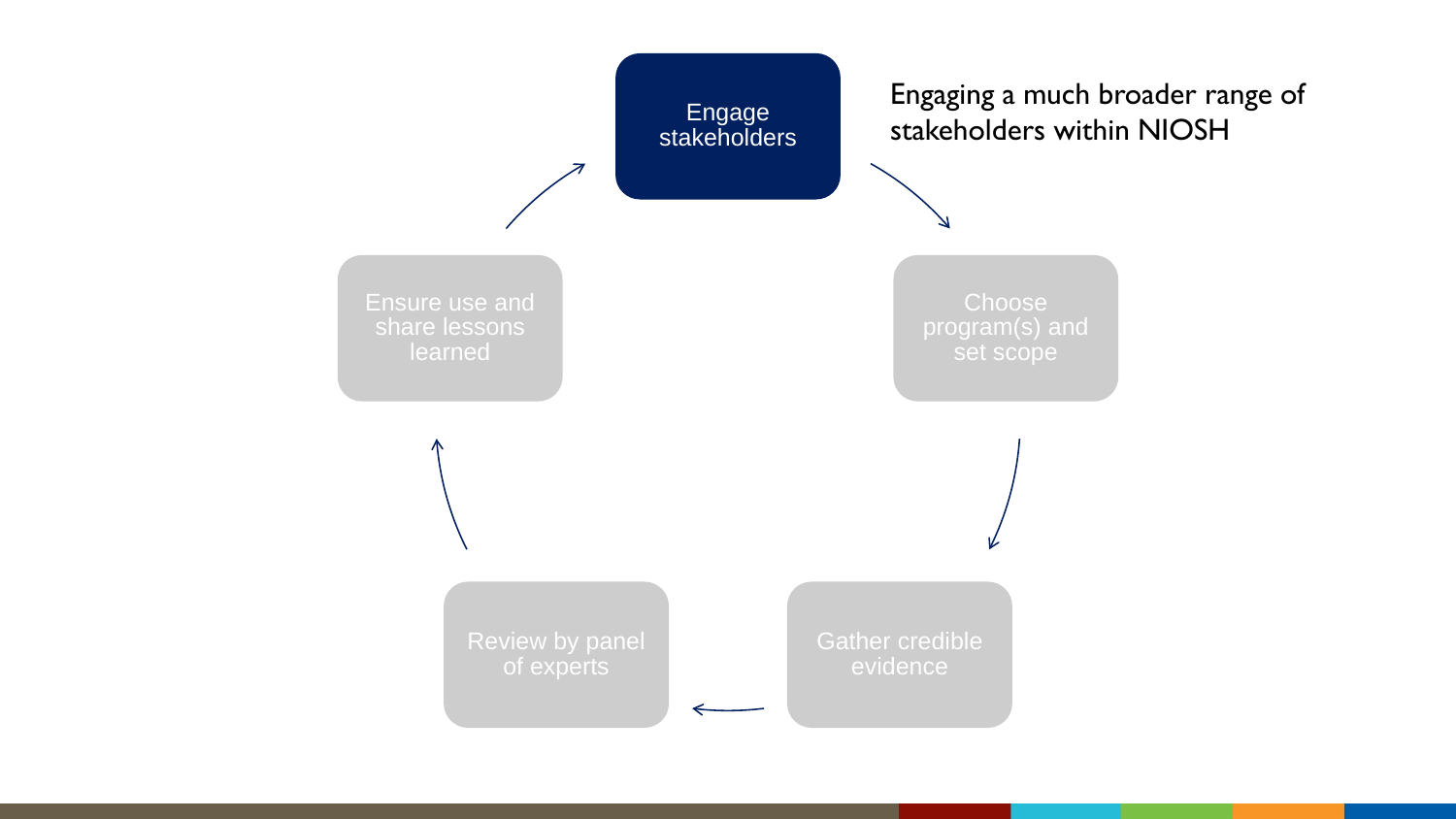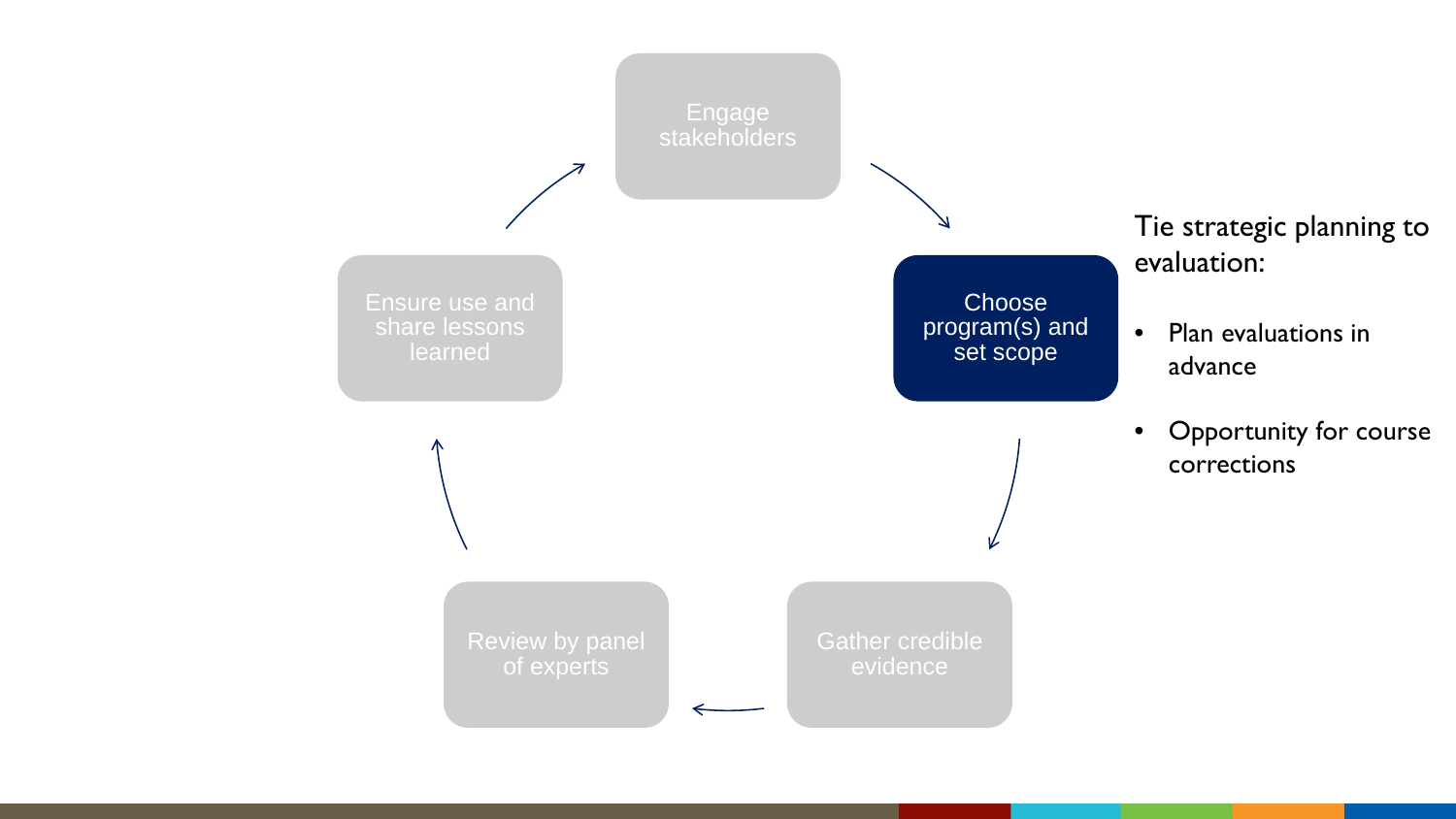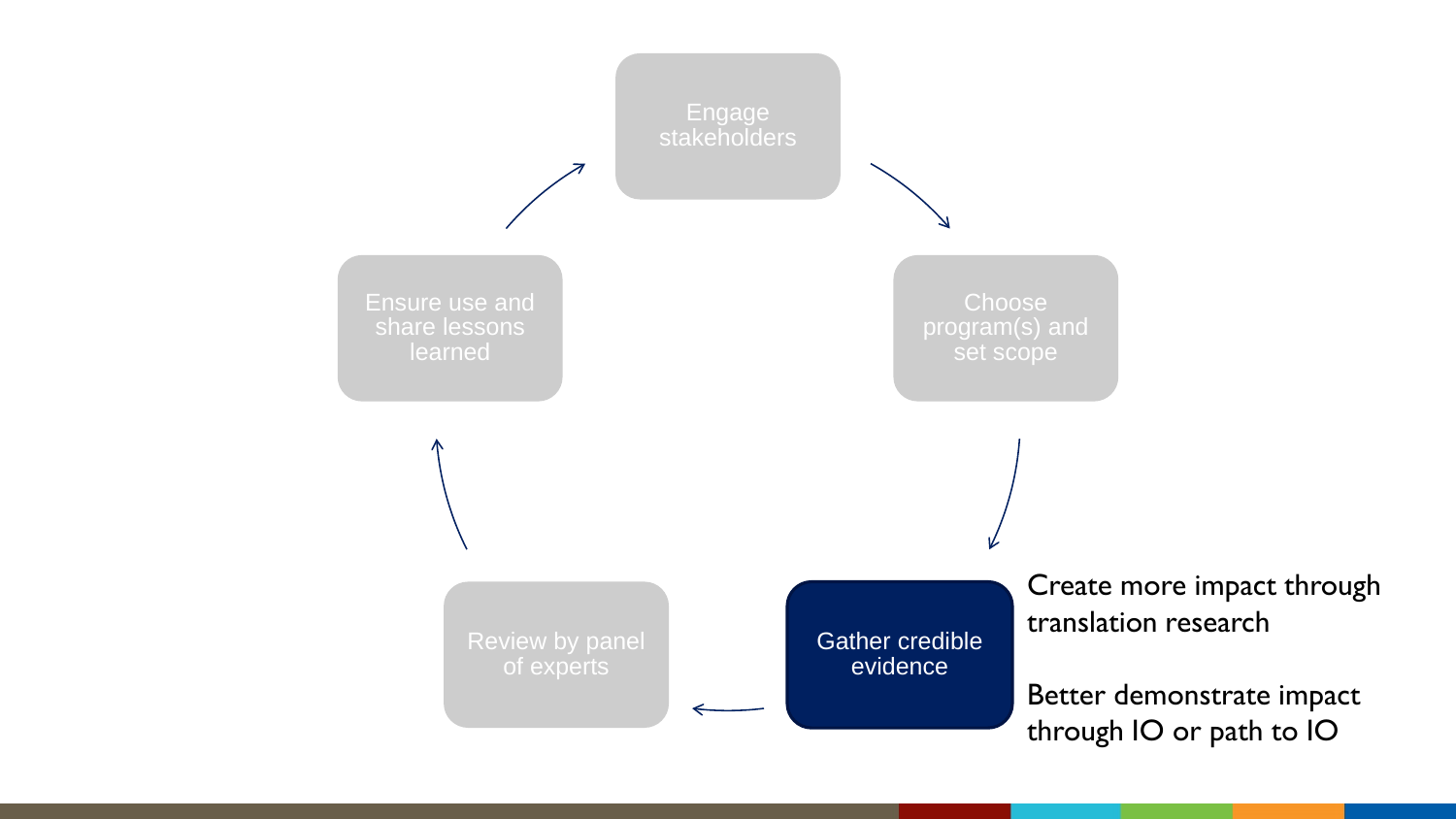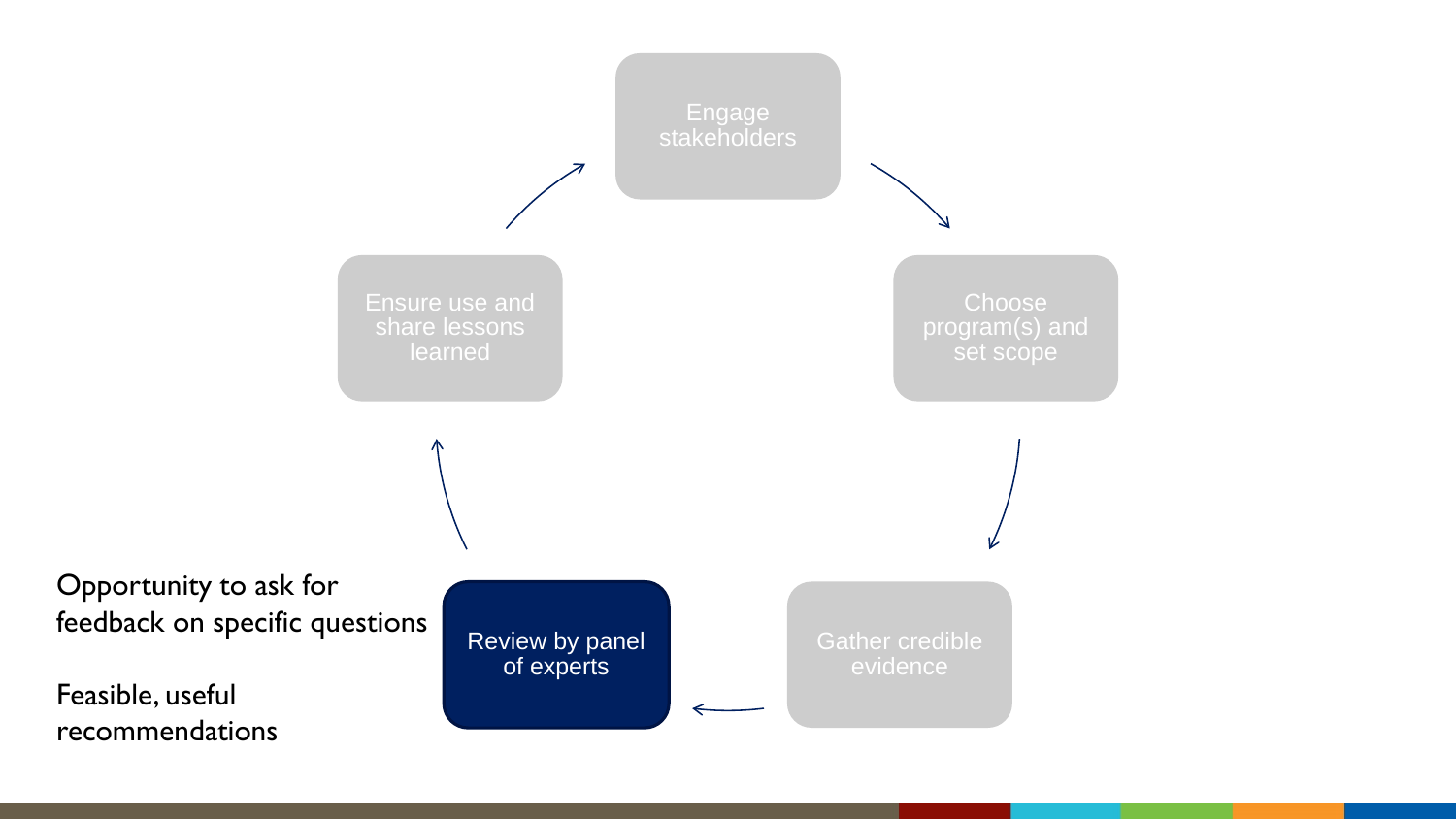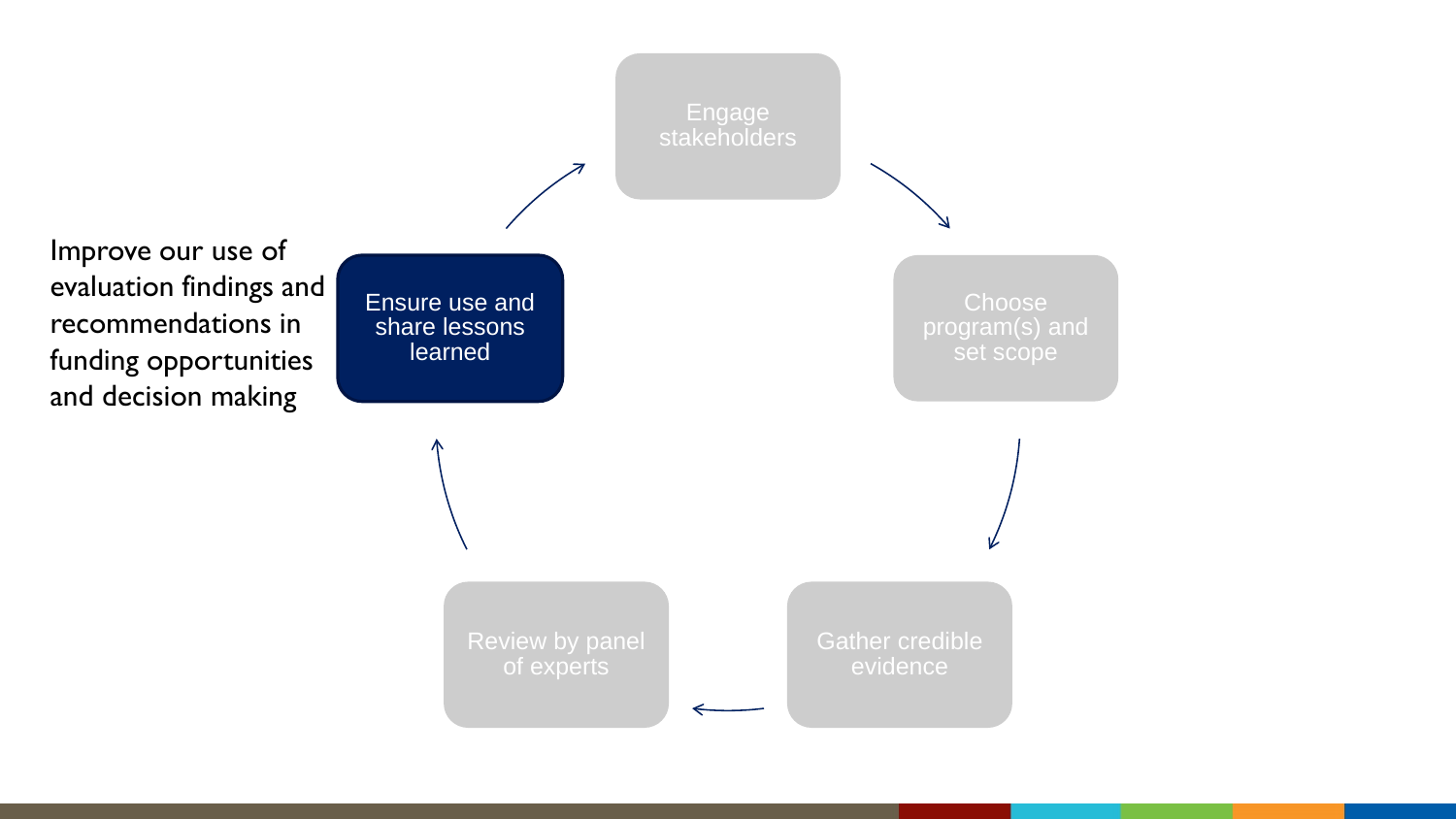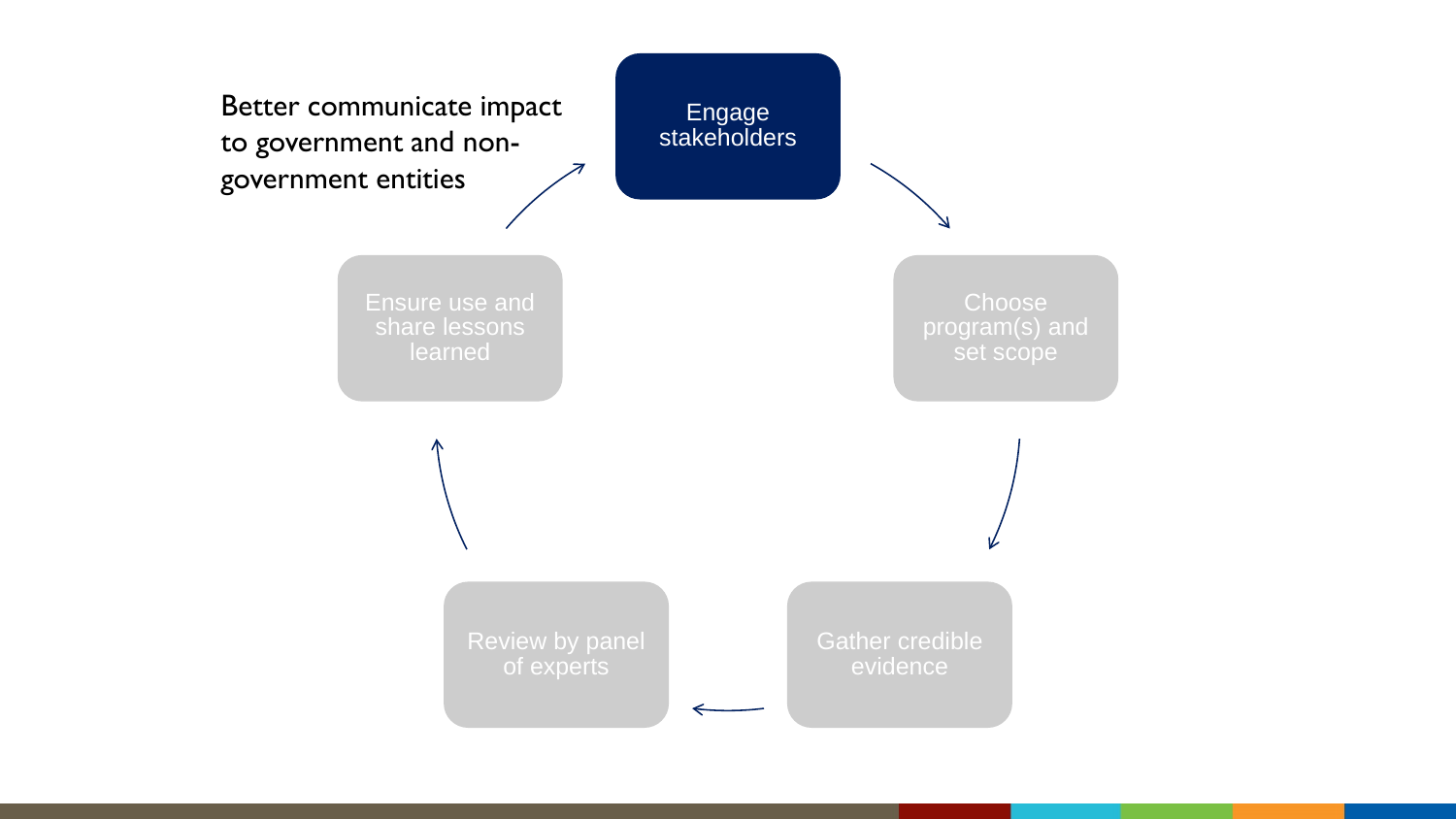## **Topics to be included in the ECB Plan**

- Collecting and documenting intermediate outcomes
- **Implementation of program review recommendations**
- Communication of intermediate outcomes and evaluation findings
- **E** Long-term program review strategy
- **Translation research**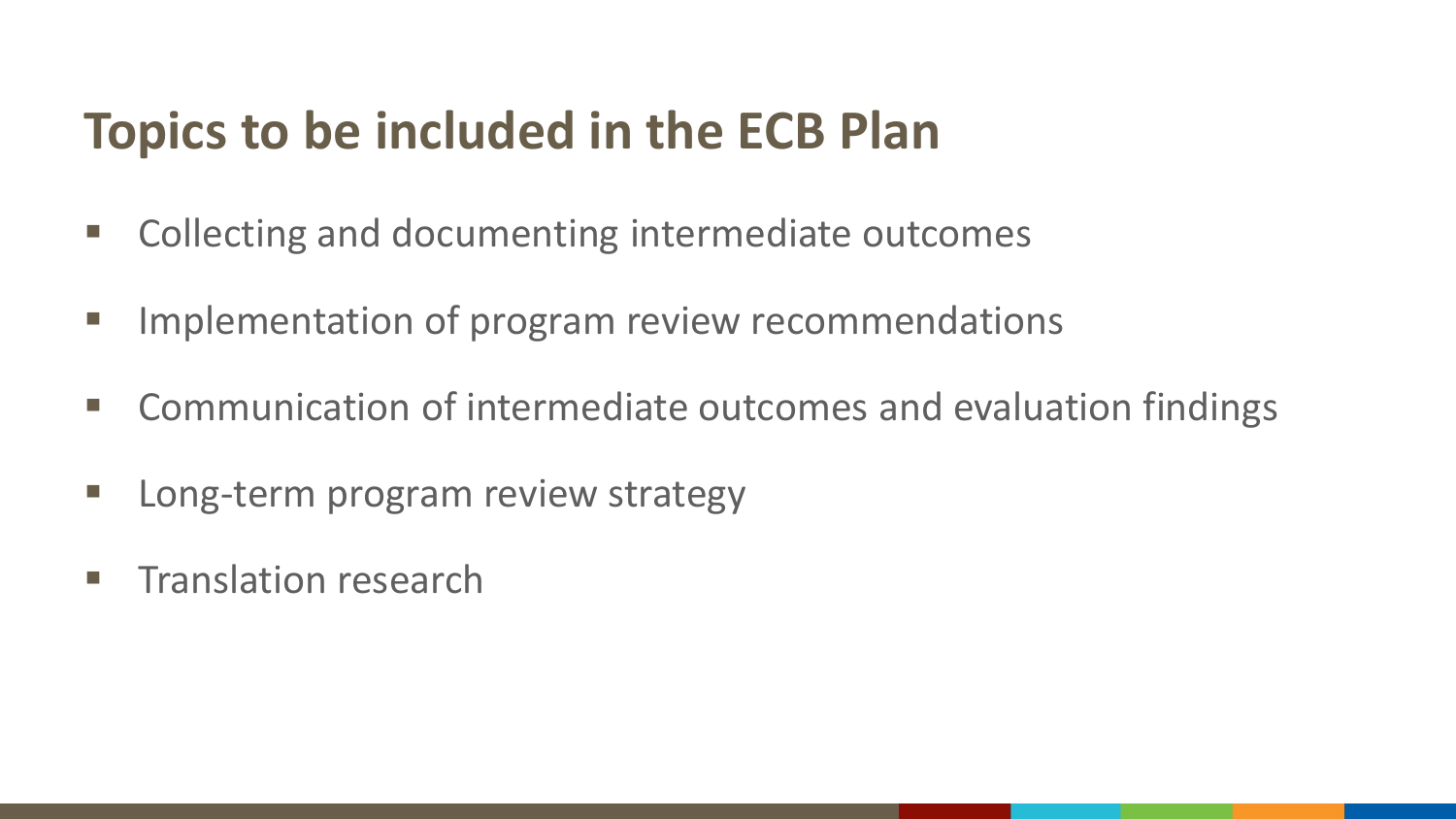# **Overview**

- **Topical area**
	- Learning sheet
	- Write-up
- **Learning sheet**
	- Key learning question
	- Key learning activities
	- Process steps

| <b>Status</b>                  |                                                                               |
|--------------------------------|-------------------------------------------------------------------------------|
|                                |                                                                               |
|                                |                                                                               |
| <b>Inputs</b>                  | Contribution analysis (CA) program reviews<br>$\bullet$                       |
| <b>Key Learning Question</b>   | How can NIOSH incorporate the collection and documentation of                 |
|                                | intermediate outcomes (IOs) into its processes?                               |
| <b>Key Learning Activities</b> | 1. Assess motivations and barriers to collecting IOs. (Year 1)                |
| (KLA)                          | Develop further guidance to encourage collection and documentation<br>2.      |
|                                | of IOs. (Year 2)                                                              |
|                                | Raise awareness and educate NIOSH staff about what intermediate<br>3.         |
|                                | outcomes are, why they are important, how to document them. (Year             |
|                                | 3)                                                                            |
| <b>Start of Process</b>        | To date, the contribution analysis framework has served as a meaningful way   |
|                                | to assess the relevance and impact NIOSH's research programs. However,        |
|                                | because this framework is dependent on the Institute's ability to demonstrate |
|                                | intermediate outcomes (e.g. the adoption of NIOSH products and efforts by     |
|                                | stakeholders), in order to sustain implementation of this framework, the      |
|                                | Institute must begin to build in more systematic efforts to collect and       |
|                                | document those intermediate outcomes.                                         |
| <b>Steps in Process</b>        | KLA-1                                                                         |
|                                | Conduct focus groups with researchers, division/laboratory/office             |
|                                | (DLO) branch management, and program leaders                                  |
|                                | Conduct interviews with DLO Directors                                         |
|                                | KLA-2                                                                         |
|                                | Develop further guidance around defining and documenting IOs                  |
|                                | KLA-3                                                                         |
|                                | Identify NIOSH staff to serve as evaluation resources within each DLO         |
|                                | Develop and implement an awareness raising and educational                    |
|                                | campaign around IOs                                                           |
|                                | Support effort to develop and/or expand upon current methods to               |
|                                | collect IOs                                                                   |
| <b>Next Steps</b>              |                                                                               |
|                                |                                                                               |
|                                |                                                                               |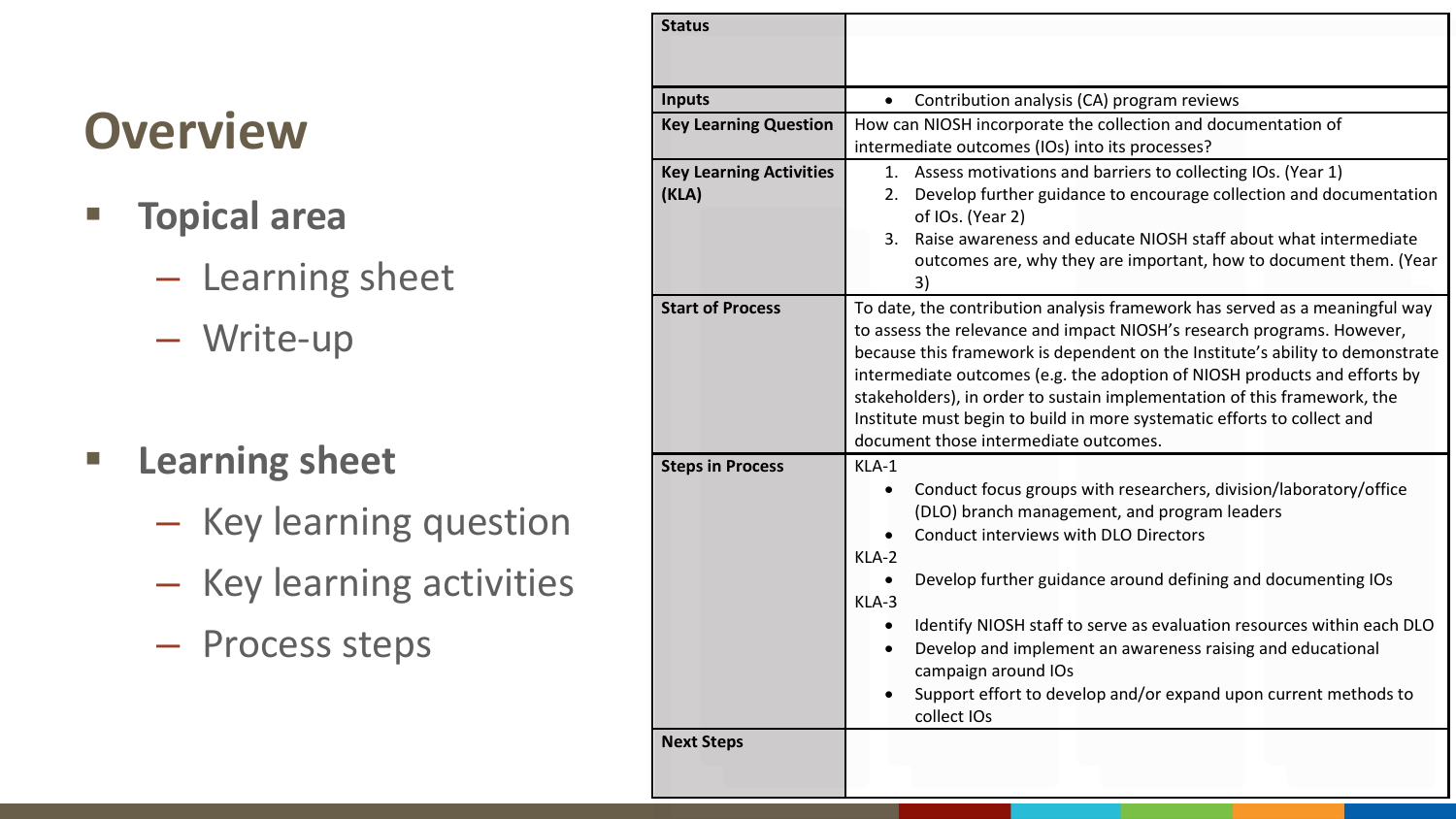**1. How can NIOSH incorporate the collection and documentation of intermediate outcomes (IOs) into its processes?**

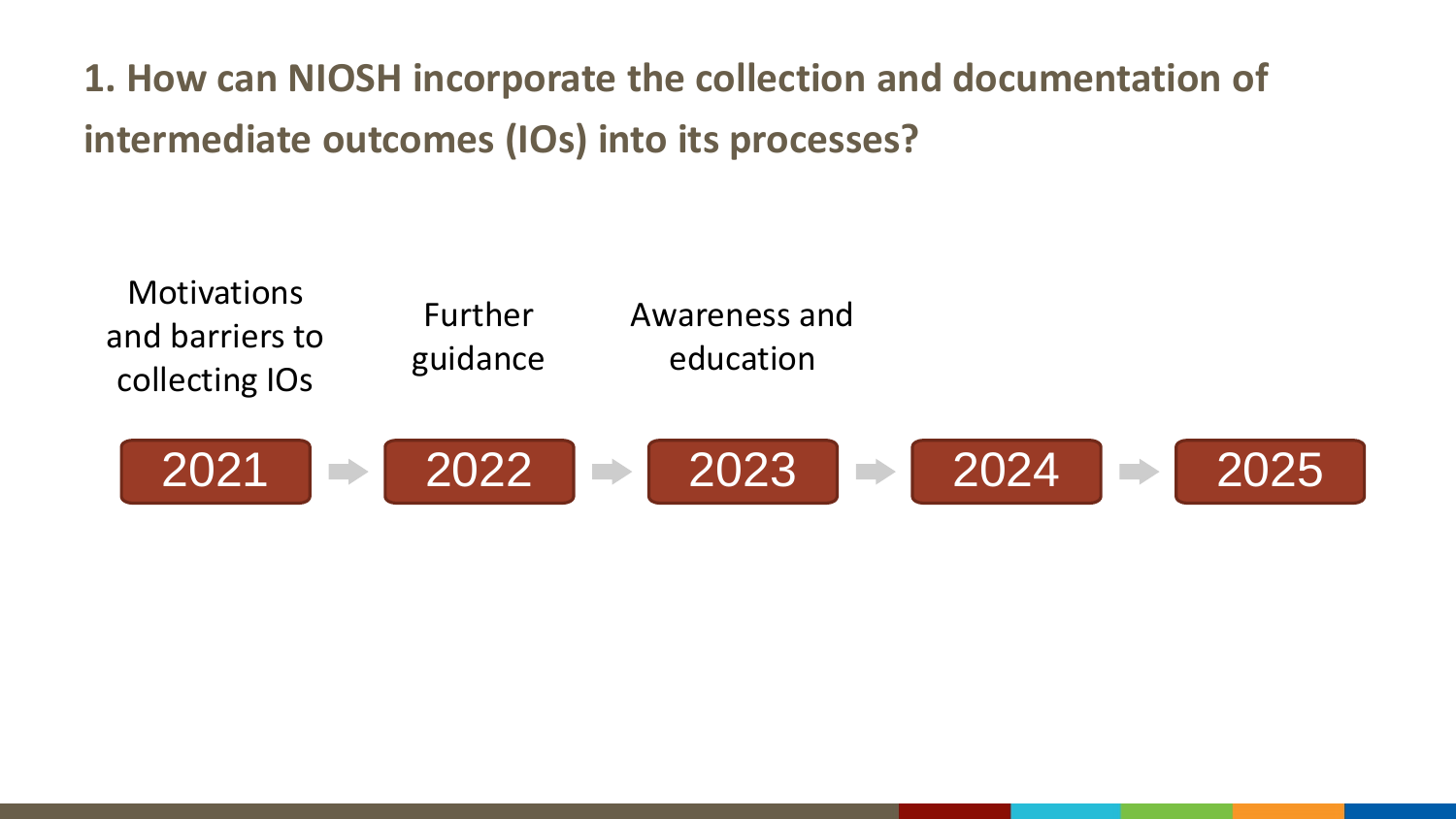**2A: How can NIOSH improve its program evaluation process to obtain useful, feasible recommendations?**

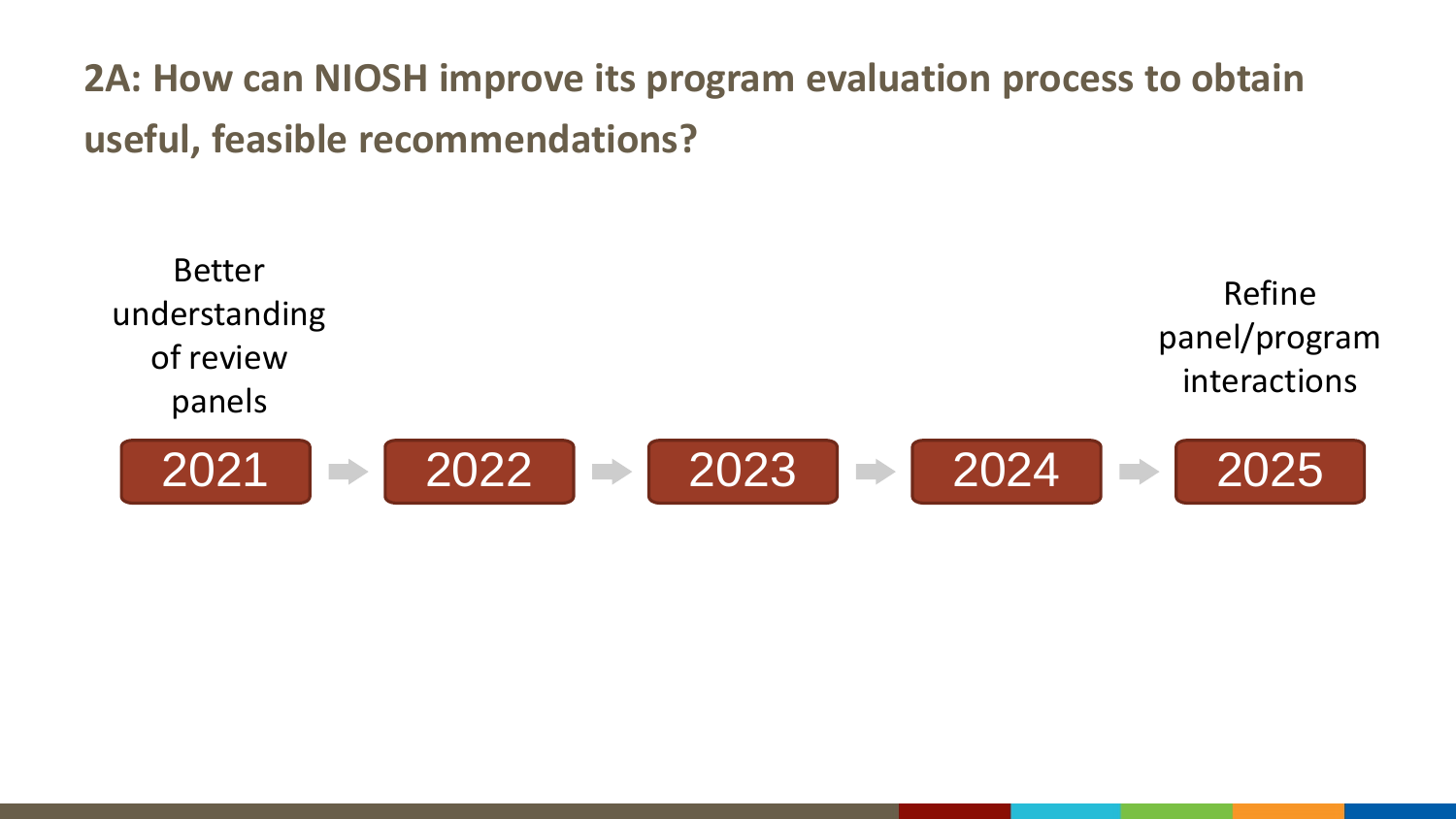#### **2B: How can NIOSH better utilize evaluation findings and recommendations?**

Barriers and motivators to implementation Inclusion in funding decisions

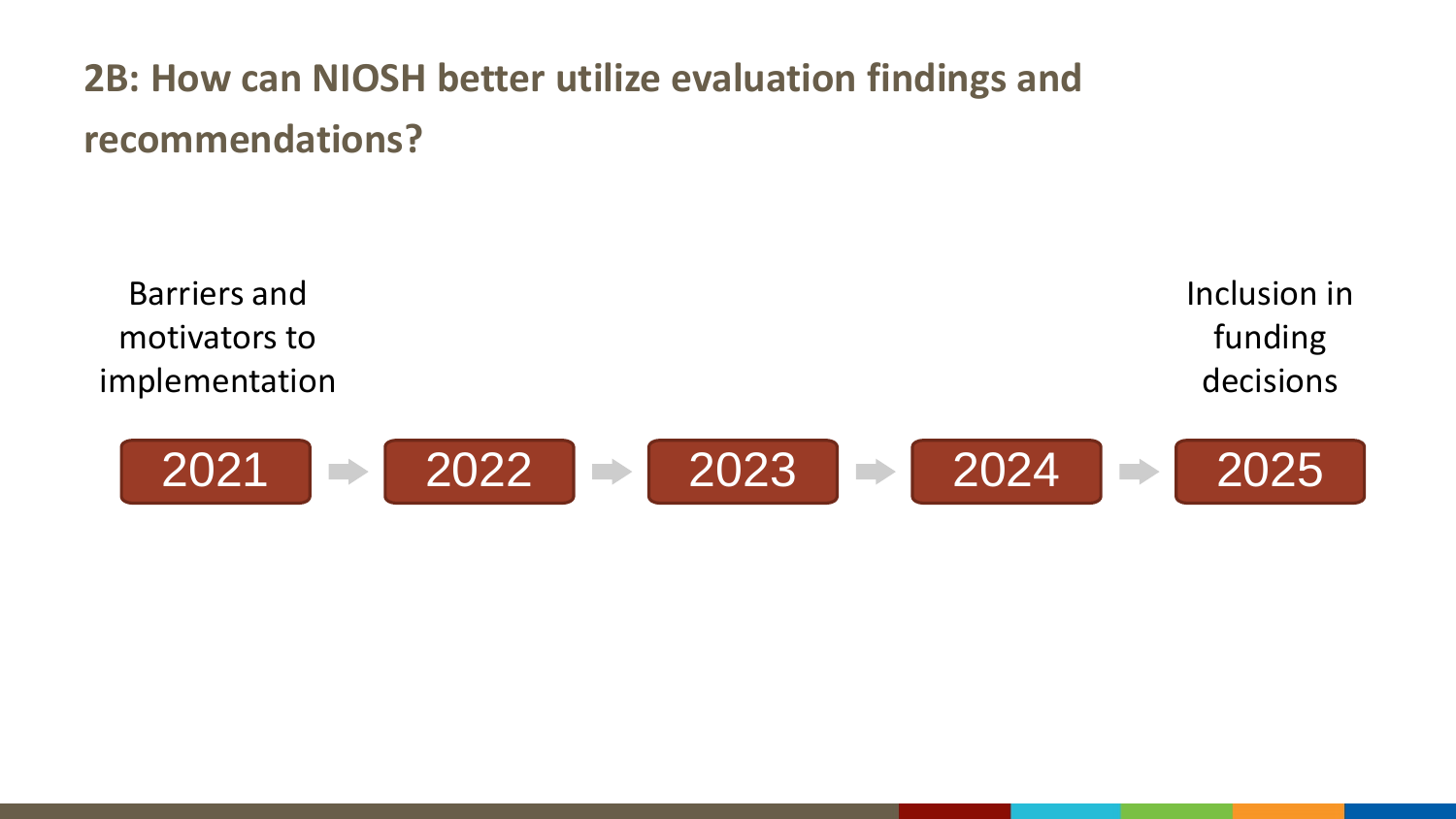**3. What are the most effective approaches and strategies for communicating NIOSH impact with target audiences?**

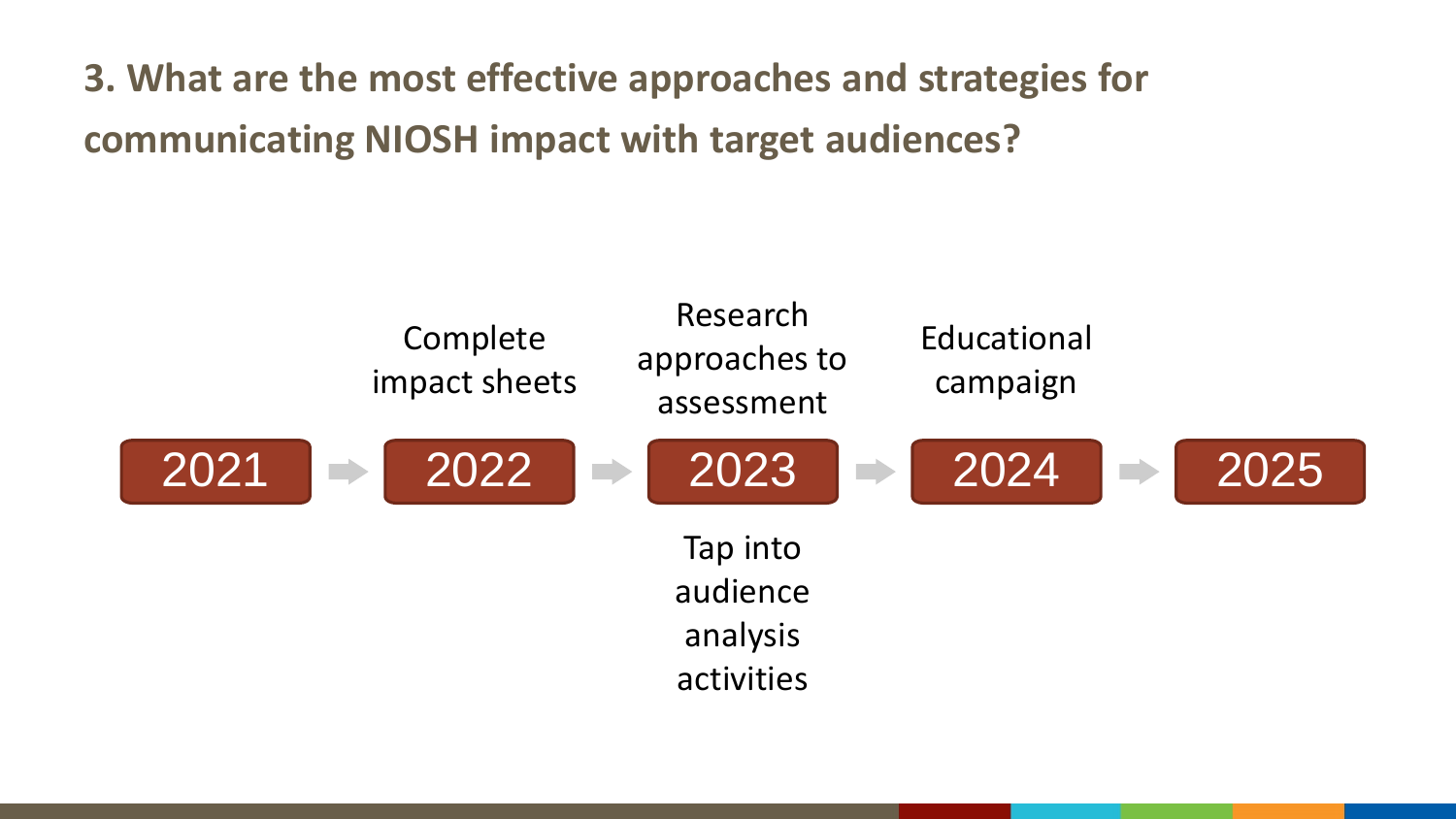### **4. What is the long-term strategy for conducting program evaluation at NIOSH?**

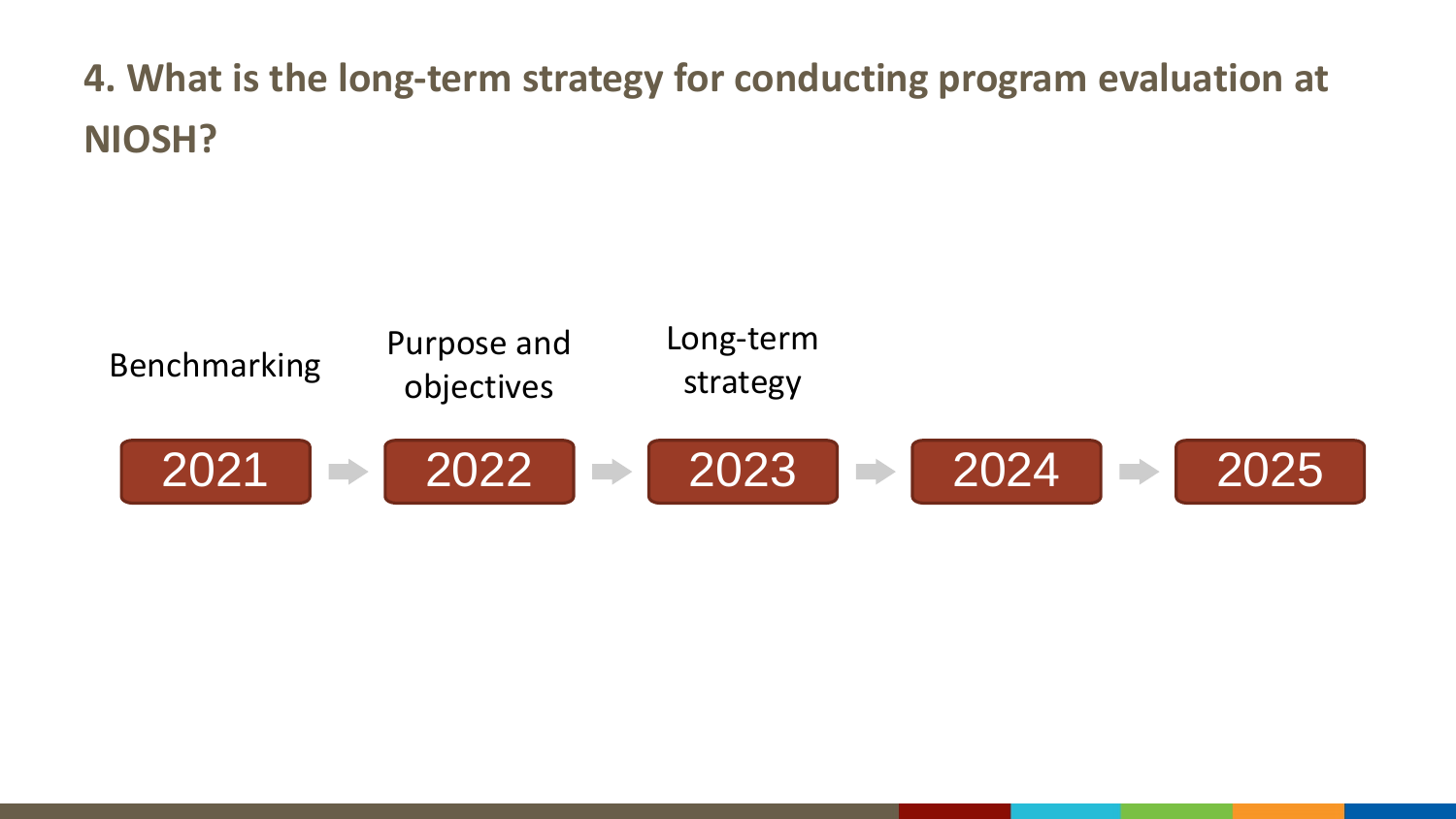**5. How can NIOSH use translation research to enhance successful adoption, implementation, and sustainment of NIOSH solutions?** 

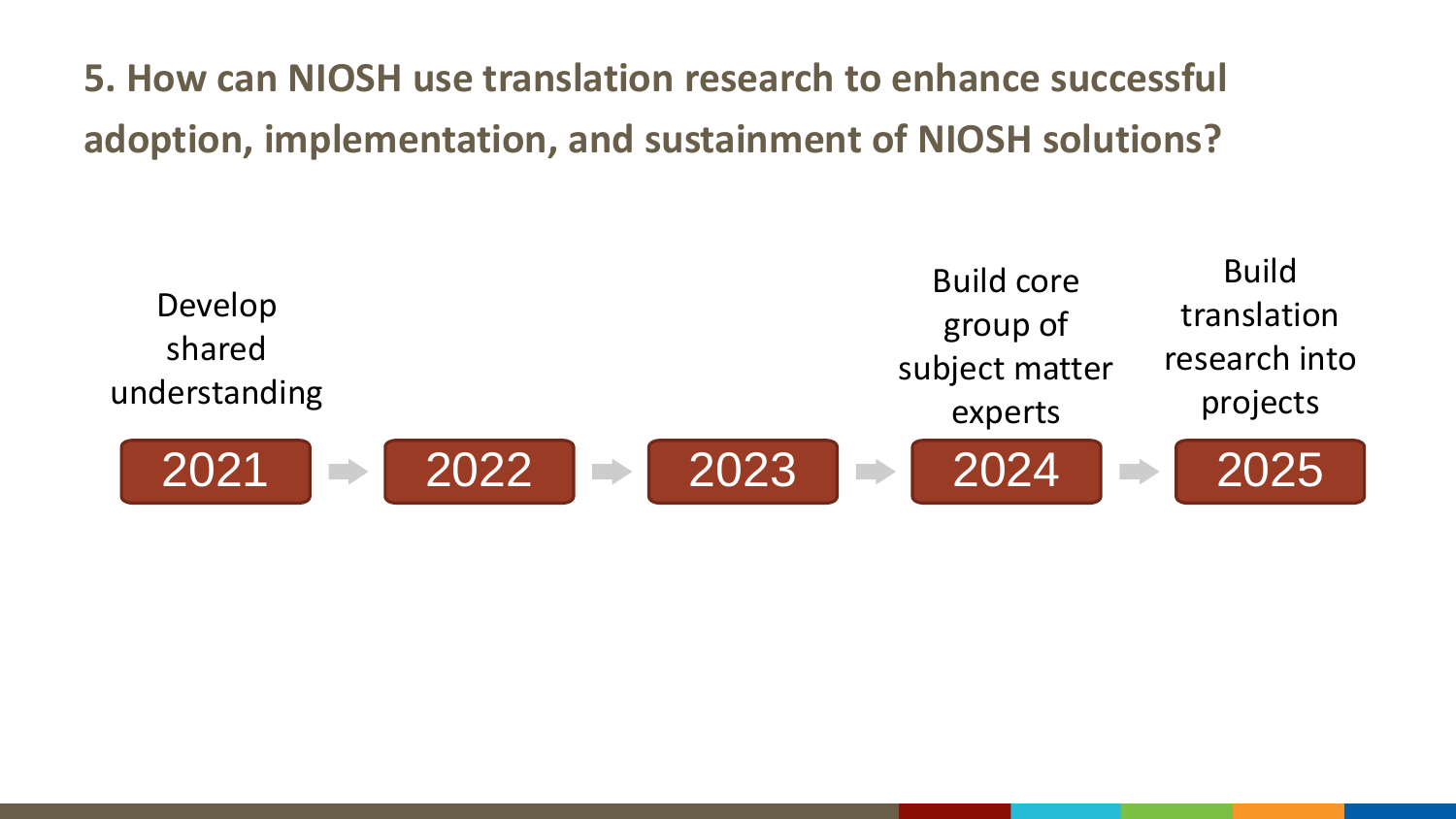## **BSC assessment of implementation**

**How would you rate NIOSH's progress implementing its Evaluation Capacity Building (ECB) Plan over the last year?**

| 5           | NIOSH has made very good progress implementing its ECB<br>Plan and met all targets within the Plan on time.         |
|-------------|---------------------------------------------------------------------------------------------------------------------|
| $\sqrt{4}$  | NIOSH has made good progress implementing its ECB Plan<br>and met most targets within the Plan on time.             |
| 3           | NIOSH has made fair progress implementing its ECB Plan<br>and met some targets within the Plan on time              |
| $ 2\rangle$ | NIOSH has made poor progress implementing its ECB Plan<br>and met a few targets within the Plan on time.            |
|             | NIOSH has made very poor progress implementing its ECB<br>Plan and met none of the targets within the Plan on time. |